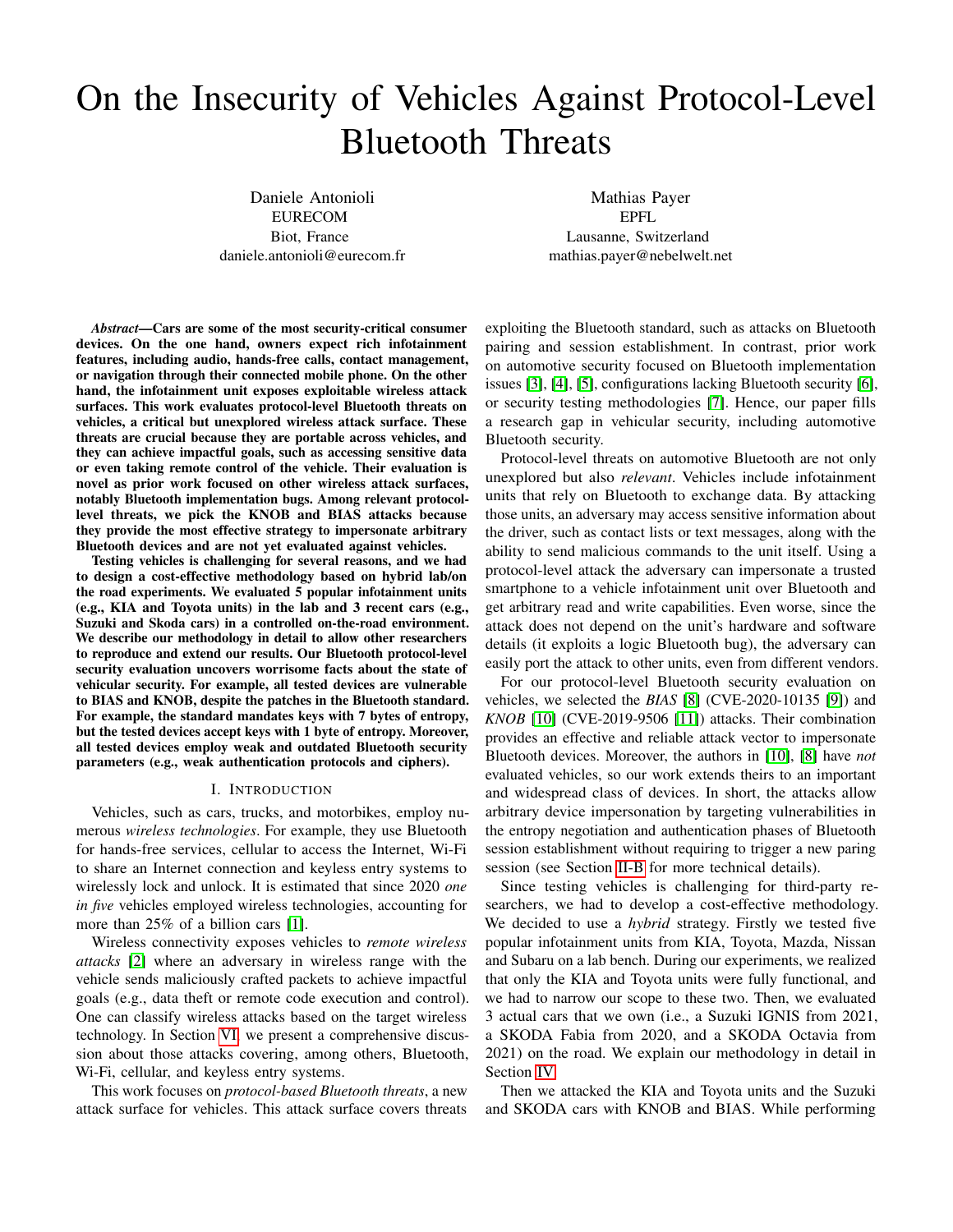the attacks, we observed their Bluetooth security parameters. Our evaluation uncovers worrisome facts about the state of vehicular security against protocol-level Bluetooth threats. Despite mitigations mandated by the Bluetooth standard, all our tested devices are vulnerable to the BIAS and KNOB attacks. Hence, it is trivial to impersonate a trusted device to the vulnerable units and to all units reusing the same Bluetooth firmware. Moreover, while the devices' pairing capabilities are relatively strong (e.g., devices propose authenticated pairing requiring user interaction), the session capabilities are inadequate (e.g., devices propose vulnerable authentication protocols and ciphers). We describe our evaluation results in detail Section [V.](#page-6-1)

We summarize our contributions as follows:

- We present the first security evaluation of protocollevel Bluetooth threats on vehicles, an unexplored attack surface entailing high-impact and portable attacks such as information disclosure and remote code execution ones.
- We describe our hybrid experimental methodology where we evaluate five popular Bluetooth infotainment units on a lab bench and three recent cars on the road. Specifically, we show how we reverse-engineered the power port layout to power up the units, and how we gathered technical information about the units and the cars using manual and automated techniques.
- We empirically demonstrate the insecurities of vehicles against protocol-level Bluetooth threats. For example, we successfully exploit all tested devices using BIAS and KNOB, despite the security patches in the Bluetooth standard. Moreover, we report that all tested devices use insecure Bluetooth security parameters such as weak authentication protocols and ciphers. As a result, it is trivial to spoof a trusted smartphone to an infotainment unit and port this attack to other units regardless of the software and hardware details of the target.

*a) Disclosure and ethics:* We responsibly disclosed a preliminary version of this paper to the *Automotive Information Sharing and Analysis Center (AutoISAC)* [\[12\]](#page-8-11) in early 2021 and also the last version of the paper. They acknowledged our findings and circulated the paper among the affected vendors. All our experiments were conducted in a safe environment without threatening any third-party devices or vehicles.

## II. PROTOCOL-LEVEL BLUETOOTH ATTACK ON VEHICLES

In this section, we introduce vehicular Bluetooth, we explain why the protocol-level Bluetooth attack surface is both relevant and unexplored, and we describe the KNOB and BIAS protocollevel Bluetooth attacks.

# *A. Vehicular Bluetooth Security*

Bluetooth is the de-facto standard wireless technology for low-power wireless services. It is specified in an open standard, maintained by the Bluetooth special interest group (SIG), and its latest version is 5.3 [\[13\]](#page-8-12). Several vehicle manufacturers, including Toyota, Ford, and Hyundai, are part of the Bluetooth SIG [\[14\]](#page-8-13). The standard specifies two modes

<span id="page-1-1"></span>TABLE I: Bluetooth profiles used by vehicles. Each profile provides a specific wireless service and is protected by the pairing and session establishment protocols specified in the Bluetooth standard.

| Bluetooth profile                | Acronym      | Vehicle action             |
|----------------------------------|--------------|----------------------------|
| Advanced audio distribution      | A2DP         | Stream music from a source |
| Audio/Video remote control       | <b>AVRCP</b> | Control music/video player |
| Hands-free                       | <b>HFP</b>   | Manage calls               |
| Message access                   | MAP          | Read SMS                   |
| <b>OBject EXchange</b>           | <b>OBEX</b>  | Send/receive data          |
| <b>PAN Network Encapsulation</b> | <b>BNEP</b>  | Join Internet connection   |
| Phone book access                | <b>PRA</b>   | Read contacts              |
| Serial Port                      | <b>SPP</b>   | Emulate a serial port      |
| SIM access                       | SAP          | Access a SIM card          |

of transport: Bluetooth Classic and Bluetooth Low Energy. Currently, vehicles employ only *Bluetooth Classic* and in the rest of the paper we refer to it for simplicity as Bluetooth or BT.

Vehicles, through their infotainment units, provide several Bluetooth services that are known in the standard as Bluetooth *profiles*. In Table [I,](#page-1-1) we list some of the most common. For example, the hands-free profile (HFP) manages phone calls from the infotainment display and the phone book access profile (PBA) pushes phone contacts to the infotainment unit.

The Bluetooth standard includes security mechanisms that adopters must implement to be specification-compliant. In particular, it provides a *pairing* protocol to negotiate a pairing key (PK) acting as a root of trust. Two devices are said to be paired after a successful run of the pairing protocol. Such protocol is based on an authenticated elliptic curve Diffie-Hellman (ECDH) and is known in the Bluetooth standard as Secure Simple Pairing (SSP).

Other than pairing, Bluetooth provides a *session establishment* protocol to authenticate two paired devices, negotiate a short-lived session key (SK) with variable entropy and use SK to encrypt the link. If the devices support Secure Connections (SC), they use mutual authentication and the AES-CCM cipher during a session. Otherwise, they employ unilateral authentication and the  $E_0$  stream cipher, which are known to be vulnerable [\[8\]](#page-8-7), [\[15\]](#page-8-14). Pairing and session establishment are started by the connection initiator, known as the BT central, towards the connection responder, known as the BT peripheral.

## <span id="page-1-0"></span>*B. Bluetooth Protocol-Level Threats*

A *Bluetooth protocol-level* threat has severe consequences on vehicles. For example, breaking the Bluetooth session establishment protocol allows an attacker to access all data exchanged by the vehicle and a trusted smartphone (e.g., contact lists, SMS, voice calls, and instant messages). Moreover, an adversary can impersonate a trusted smartphone, start a secure session with a vehicle and send arbitrary commands to its infotainment unit. Since the unit is connected to the vehicle's internal CAN bus, the attacker can even remotely control the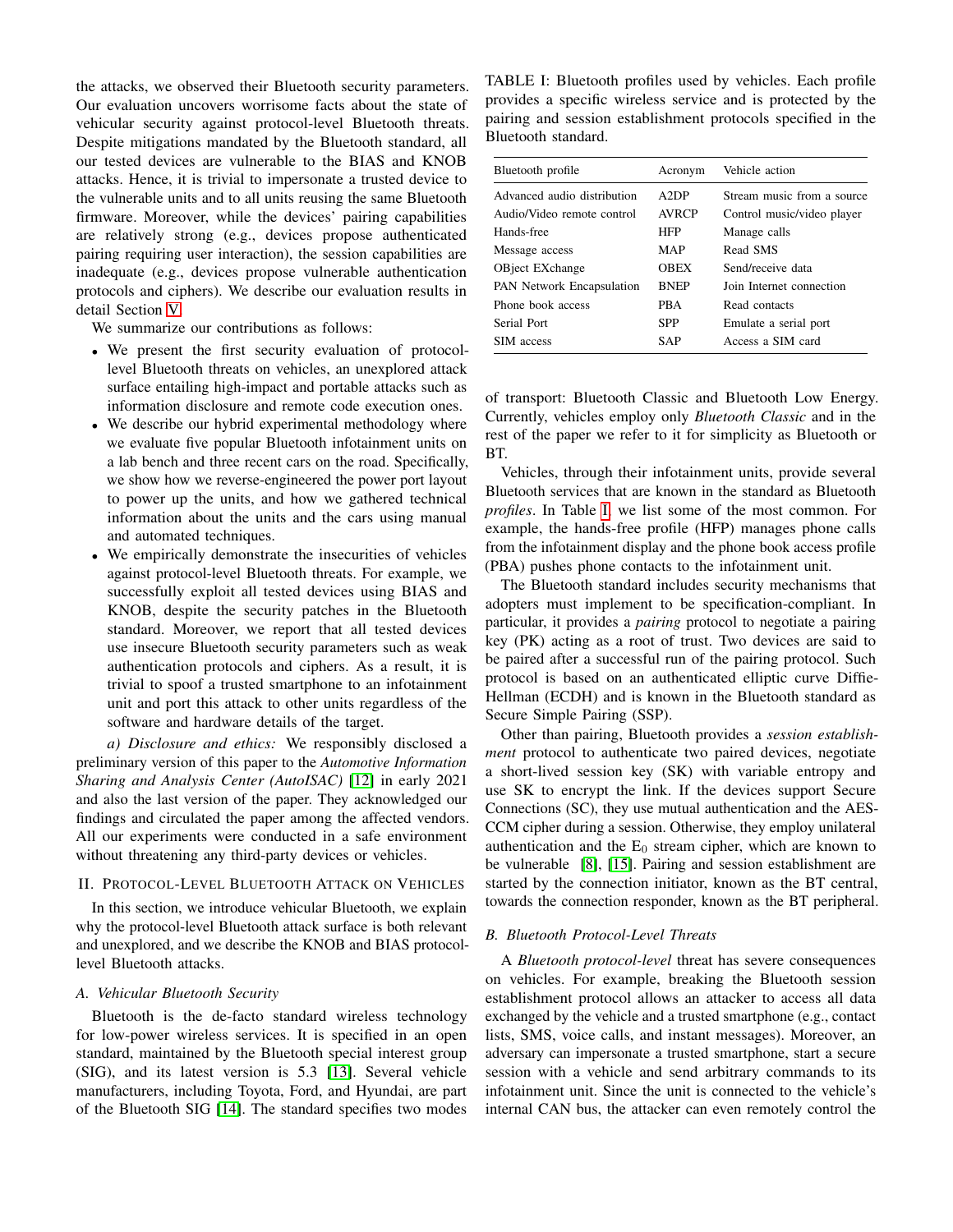vehicle using Bluetooth packets by using the infotainment unit as a gateway to the CAN bus.

The vehicular Bluetooth protocol-level attack surface is *unexplored* despite its relevance. Prior work focuses on Bluetooth implementation bugs on infotainment units as their firmware are written in memory-unsafe languages (e.g., C/C++). Instead, we focus on logic bugs that derive from issues in the Bluetooth standard. For example, if the session establishment authentication protocol is the standard is vulnerable, all infotainment units are exploitable, and the exploit is portable across them. Hence, evaluating protocol-level Bluetooth threats on vehicles fills an important research gap.

#### <span id="page-2-1"></span>*C. KNOB and BIAS Attacks*

This paper evaluates the *BIAS [\[8\]](#page-8-7)* and *KNOB [\[10\]](#page-8-9)* protocollevel threats on automotive Bluetooth. Those attacks target authentication and entropy negotiation vulnerabilities in Bluetooth's *session establishment*. By chaining the attacks, an adversary can impersonate a trusted device and establish a secure session with a victim without having to repair with the victim device. For example, an attacker can approach any vehicle pretending to be a trusted smartphone and connect with that vehicle while impersonating the smartphone. Alternatively, she can approach a smartphone and impersonate a trusted vehicle. As a result of the attacks, the adversary can, among others, access sensitive information (e.g., contacts and text messages) and send arbitrary Bluetooth commands.

Before illustrating BIAS and KNOB, we describe a legitimate vehicular pairing process. Firstly, the driver pairs her smartphone with her car by searching her smartphone from the car infotainment screen. While pairing, the driver is typically required to confirm that the smartphone and the infotainment module display the same numeric code. This is called *Numeric Comparison association* and it should protect from Attacker-in-the-Middle (AitM) threats [\[13,](#page-8-12) p. 743]. Once the devices are paired they share a long-term PK and can establish secure sessions *without* requiring user interaction. The session establishment protocol has the following five phases:

- 1) Identification and connection
- 2) PK authentication (vulnerable to BIAS)
- 3) SK entropy negotiation (vulnerable to KNOB)
- 4) SK derivation from PK, nonces, and negotiated entropy
- 5) Start an encrypted session using SK

During a secure session, the vehicle and the smartphone can use one or more Bluetooth profiles, including the ones from Table [I.](#page-1-1) Some of the profiles might trigger a one-time permission request from the smartphone during pairing. For example, on Android, if the user wants to transfer her contact list from the smartphone to the infotainment unit, then she is asked once to authorize the operation.

The KNOB and BIAS attacks can be chained to impersonate a Bluetooth device during session establishment without knowing the current SK or the long-term PK. We now present a technical description of those impersonation attacks. Without loss of generality, we assume that the smartphone is the

<span id="page-2-0"></span>

Fig. 1: Spoofing a trusted phone to a car infotainment unit via BIAS and KNOB attacks.

connection initiator and the car (infotainment unit) is the responder.

*a) BIAS+KNOB phone impersonation:* Figure [1](#page-2-0) describes an attacker impersonating a trusted phone to a car via KNOB and BIAS. In 1. the adversary initiates the connection using the Bluetooth address of the phone; in 2. she performs a BIAS attack by negotiating a unilateral PK authentication protocol where the authenticator is always the connection initiator, asking the smartphone to authenticate with a challengeresponse protocol, and completing PK authentication *without having to authenticate* (i.e., without proving possession of PK to the smartphone); in 3. the attacker exploits the KNOB attack by negotiating the lowest (yet specification-compliant) entropy value for SK. Such value is as low as 1 byte; in 4. the attacker and the smartphone derive a weak SK from PK, two nonces that they exchange, and the negotiated entropy value; in 5. the attacker waits for an encrypted packet from the smartphone, uses the ciphertext to brute force SK, and continues the session impersonating the car.

*b) BIAS+KNOB infotainment unit impersonation:* Figure [2](#page-3-1) presents an attacker impersonating a trusted car infotainment unit to a smartphone via KNOB and BIAS. This attack differs from the previous one during phases 1. and 2. In particular, during 1. the attacker advertises her presence using the car Bluetooth address, and in 2. the attacker has to perform an extra trick to avoid authentication. Specifically, the attacker asks the victim to switch roles before authentication occurs, becomes the verifier, and does not have to authenticate to the victim. Then the attacker completes 3. 4. and 5. as in the phone impersonation attack.

*c) KNOB and BIAS patches:* The KNOB and the BIAS attacks have been disclosed in 2019 (CVE-2019-9506) and 2020 (CVE-2020-10135). The KNOB attack was partially addressed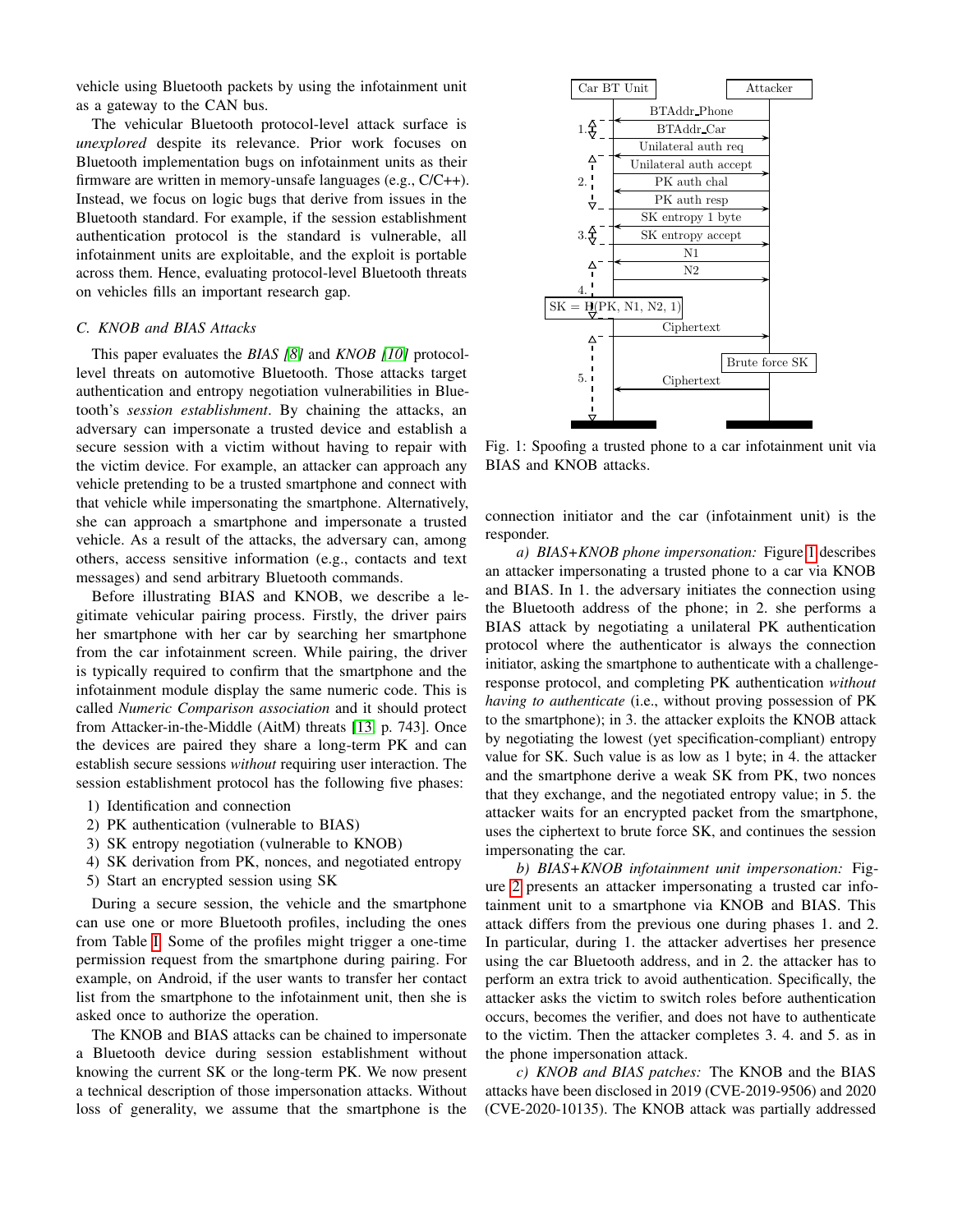<span id="page-3-1"></span>

Fig. 2: Spoofing a trusted car infotainment to a smartphone via BIAS and KNOB attacks.

with an amendment to the Bluetooth standard forbidding encryption keys with entropy lower than 7 byte [\[16\]](#page-8-15). As a result of this amendment, popular IT vendors such as Google, Microsoft, and Apple shipped security patches. However, it is *not* clear if vehicles are patched against KNOB. After the BIAS attacks report, the Bluetooth standard was amended again with generic recommendations, such as avoiding switching roles during session authentication [\[17\]](#page-8-16). However, it is unclear if IT and vehicles vendors patched their devices against BIAS.

## III. THREAT MODEL

In this section, we describe our system and attacker models.

#### *A. System model*

We consider a system with a vehicle equipped with a Bluetooth infotainment unit (e.g., a car or a truck), a smartphone, and a user. The user already paired the vehicle infotainment unit with her smartphone using the strongest Bluetooth security mode available (e.g., Bluetooth Secure Simple Pairing, Numeric Comparison association, and Secure Connections). Moreover, the user already accepted the one-time permissions (e.g., allow contact access and audio services).

As a consequence of pairing, the infotainment module and the smartphone can establish secure connections using Bluetooth's session establishment protocol. A secure connection can be started automatically when the vehicle is in Bluetooth range with the smartphone or manually by the user via the vehicle's user interface (UI) or the smartphone's UI.

## *B. Attacker Model*

Our attacker model considers a *wireless* attacker targeting a secure Bluetooth connection between a vehicle infotainment unit and a smartphone using protocol-level attacks. A protocollevel attack exploits vulnerabilities in the Bluetooth standard and can be repurposed to any infotainment unit. Specifically, the attacker targets the Bluetooth session establishment protocol chaining the KNOB and BIAS attacks presented in Section [II-C.](#page-2-1)

The attacker has two goals. (1) impersonating a trusted smartphone to an infotainment unit; (2) AitM a secure connection between a smartphone and an infotainment unit. These goals entail severe consequences for the victim. For example, the attacker can access all services and (sensitive) data or inject malicious packets, including rogue commands and remote code execution (RCE) payloads.

The adversary has limited knowledge about the victims and the usual capabilities of a wireless attacker. She knows their Bluetooth addresses and the other Bluetooth information transmitted in cleartext, such as Bluetooth names and supported profiles. She can eavesdrop (encrypted) Bluetooth packets, jam the Bluetooth spectrum, and craft custom packets. However, she does not have physical access to the target devices (e.g., she cannot install custom software on them), does not know their Bluetooth pairing and session keys (i.e., PK and SK), and did not observe their secure pairing procedure.

### IV. METHODOLOGY

<span id="page-3-0"></span>We now describe our methodology consisting of experiments in the lab and on the road.

# *A. Rationale*

*a) Possible approaches:* Testing Bluetooth infotainment units is challenging for third-party researchers. To get the best possible setup (e.g., access to vendor-specific tools, preproduction units, and official documentation) a researcher has to approach a vendor and sign a non-disclosure agreement (NDA). Another strategy is testing units *in isolation* on a lab bench. This approach minimizes safety risks and economic costs, however, it is time-consuming (e.g., selection of the relevant units, lab setup, etc.) [\[18\]](#page-8-17). A third evaluation strategy is testing owned cars on the road. This approach is the most realistic (e.g., test the interaction of the unit with a CAN bus), but it is also the most risky and costly. We exclude testing rented cars from our scope due to ethical and legal concerns.

*b) Our approach:* We eventually decided to use a *hybrid* approach combining experiments in the lab and on the road. We excluded the NDA-based approach as it prevents publishing results and does not scale with different (and competing) vendors. We designed our experiments in two sets. Firstly, we tested 5 Bluetooth infotainment modules on a lab bench. We selected these based on popularity with the help of Privacy4Cars [\[19\]](#page-8-18), a company specialized in automotive privacy analyses. Eventually, we tested units used by KIA, Toyota, Mazda, Nissan, and Subaru that we bought on eBay. In the second experimental set, we evaluated 3 actual cars that we own in a controlled environment (i.e., Suzuki IGNIS, Skoda Fabia, and Skoda Octavia).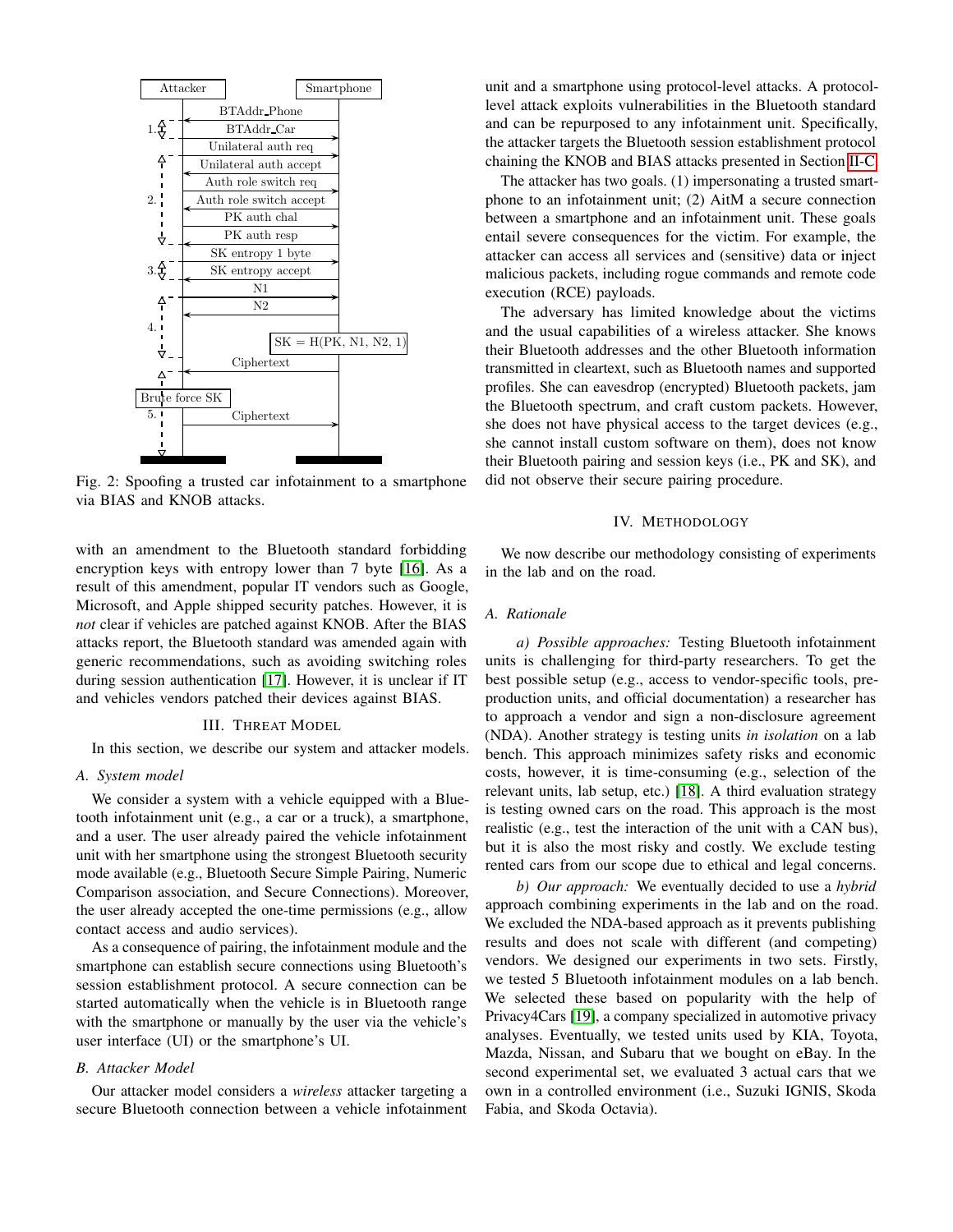<span id="page-4-0"></span>

Fig. 3: Two of the five Bluetooth infotainment modules that we tested: a KIA 96560-B2211CA unit (on the left) and a Toyota PT546-00170 unit (on the right).

<span id="page-4-1"></span>

Fig. 4: Powering up Bluetooth infotainment units. On the left, we show how to power up the KIA 96560-B2211CA module by connecting five wires to its 24 pin power port. On the right, we display how to power up the Toyota PT546-00170 unit by connecting three wires to its 16 pin power port.

# *B. Lab Methodology*

For our lab experiments we bought five popular infotainment units from eBay costing us approximately 3,000 EUR. Here we list their advertised name:

- 1) KIA 96560-B2211CA (left unit in Figure [3\)](#page-4-0)
- 2) Toyota PT546-00170 (right unit in Figure [3\)](#page-4-0)
- 3) Mazda NA1P611J0
- 4) Nissan 253914HB0A
- 5) Subaru 86271SG630

*a) Powering up the units:* First, we had to *power up* the units, which can be challenging for several reasons. There is *no standard power port* for infotainment units and getting information about the power port is tricky unless you pay a fee to the vendor. Even worse, two infotainment units might have the same power port shape but a distinct pin layout. Moreover, an infotainment unit might require a vendor-specific electric signal (e.g., a CAN signal) sent in conjunction with the power signals to switch on the unit.

We attempted to power up the five units by manually determining the location of the power port, reverse-engineering the pin layout, and trying different signal combinations. We used a power supply with tunable voltage and amperage, jumper cables, a breadboard, and discrete components. To get information on various power port layouts, we consulted [https://pinouts.ru/.](https://pinouts.ru/)

From our power-up tests, we realized that the Mazda and Nissan units were *not testable*. We did not attempt to power up the Mazda unit as we found that it lacked the Bluetooth subsystem despite being advertised as a functional unit. Instead, the Nissan module does not power up at all, most probably due to a broken power circuit.

<span id="page-4-2"></span>TABLE II: Relevant technical specifications of the KIA and Toyota Bluetooth infotainment units. The Used By column indicates the vehicles that we know are employing such unit and is a lower bound as many more vehicles are employing them. CSR stands for Cambridge Silicon Radio. We use n/a if a piece of information is not available. We redact Bluetooth addresses for privacy reasons.

|                   | KIA 96560-B2211CA     | Toyota PT546-00170                                           |
|-------------------|-----------------------|--------------------------------------------------------------|
| Manuf.            | Hyundai (Mobis)       | Toyota                                                       |
| Year              | 2014                  | 2012                                                         |
| Used by           | KIA Soul (2015, 2016) | Toyota 86 (2017, 2018, 2019),<br>Toyota Corolla (2017, 2018) |
| BT Manuf.         | Hyundai               | Pioneer                                                      |
| BT Vers.          | 3.0                   | 3.0                                                          |
| <b>BT ID</b>      | B <sub>021345</sub>   | D049474                                                      |
| BT Design         | Ax2xxB1xx             | 32948, 42100                                                 |
| <b>BT</b> Host    | n/a                   | Qualcomm (QTIL), v4.0+HS                                     |
| <b>BT</b> Ctrl    | n/a                   | Alps Alpine, v3.0                                            |
| BT Firmw.         | <b>CSR 8241</b>       | CSR 9079                                                     |
| BT Addr           | Redacted              | Redacted                                                     |
| <b>BT</b> Name    | KIA MOTORS            | My Toyota                                                    |
| <b>BT</b> Class   | 0x240408              | 0x340408                                                     |
| <b>BT</b> Profile | A2DP, AVRCP, HFP      | SPP, OBEX, A2DP, AVRCP,<br>HFP, MAP                          |
| FCC ID            | AVC31B2AN             | <b>AJDK068</b>                                               |
| FCC Test          | 2014                  | 2013                                                         |
| Wi-Fi             | Yes                   | N <sub>0</sub>                                               |

We managed to power up the KIA, Toyota, and Subaru units. In Figure [4,](#page-4-1) we show the KIA unit power-up setup on the left and the Toyota power-up setup on the right. The KIA module has 24 pins and powers up by connecting five wires. Pins 11, 12, and 18 expect a positive voltage, while pins 23, and 24 connect to the ground. The Toyota unit has a 12 pin power port and requires three wires. Pin 4 and 3 expect positive voltage, while pin 7 connect to the ground.

*b) Check Bluetooth connectivity:* Before embarking on time-consuming static and dynamic analyses, it is fundamental to check if the infotainment Bluetooth subsystem behaves as expected. In our experiments, we checked the Bluetooth connectivity of the KIA, Toyota, and Subaru units. In particular, we tried to pair the units with a phone and perform basic interactions (e.g., accept permissions, connect, and stream music). This phase was helpful to identify a problem with the Subaru module. In particular, the module could complete the pairing process with our phone, but then it stopped working. The user interface was still responsive, but the Bluetooth firmware seemed corrupted. Since the firmware cannot be gathered and re-flashed without collaborating with the vendor, we had to discard the Subaru module. The KIA and Toyota modules were working as expected instead, leaving us to experiment with 2 out of 5 modules.

*c) Finding units' technical specification:* In the third phase of our lab experiments, we gathered more technical information about the KIA and Toyota units. This was not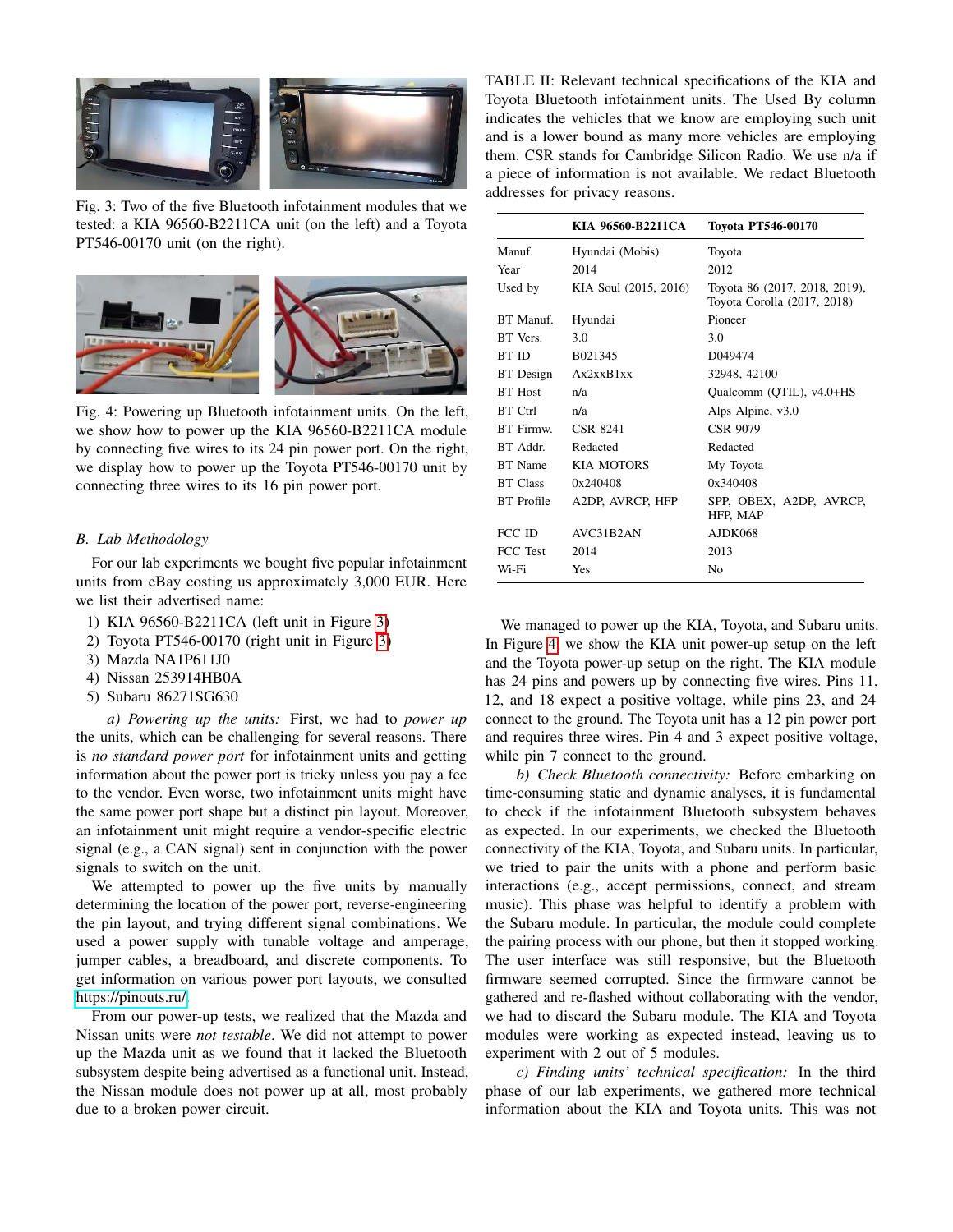an easy task as there is no public and central repository for infotainment units but the information is partial, scattered across the Internet, and sometimes behind a paywall.

In Table [II,](#page-4-2) we summarize what we found about the KIA and Toyota modules. The first three rows are information about the unit manufacturer, year of production, and usage. We note that the usage row is just a lower bound, as different car models and brands might use the *same* infotainment unit. For example, the 96560-B2211CA unit was advertised as a KIA unit, but is produced by Hyundai and might be used in Hyundai cars.

The other rows in Table [II](#page-4-2) provide technical details about Bluetooth (and Wi-Fi). Such data was collected using manual and automated techniques. In particular, we noted down the serial numbers printed on the units, and we googled them to acquire more information. Two useful serial numbers are the Federal Communications Commission identifier (FCC ID) that can be queried via [https://fccid.io/,](https://fccid.io/) and the Bluetooth ID that can be queried via [https://launchstudio.bluetooth.com/Listings/](https://launchstudio.bluetooth.com/Listings/Search) [Search.](https://launchstudio.bluetooth.com/Listings/Search) Moreover, we used standard Bluetooth Linux tools, such as hcitool and sdptool, to automatically interact with the units over-the-air. For example, to get the list of supported Bluetooth profiles (BT Profile row in Table [II\)](#page-4-2) we used the sdptool browse BTADD command where BTADD is the Bluetooth address of the target device.

*d) Attacking the units:* In the last experimental phase, we attacked the KIA and Toyota units using KNOB and BIAS. See Section [V](#page-6-1) for the details.

### *C. On The Road Methodology*

For our on the road experiments we tested the following cars that we own on the road in a controlled setup:

- 1) Suzuki IGNIS from 2021
- 2) Skoda Fabia from 2020
- 3) Skoda Octavia 3 from 2021

*a) Finding cars' technical specification:* Firstly, we gathered as much information as possible about the target cars. As for the lab experiments, we used manual and automated techniques. For example, we manually inspected all the car infotainment menus. In Figure [5](#page-5-0) we show a picture of the Fabia system information menu including, among others, serial numbers about Bluetooth (C190), hardware (690), and software (8740). We also automatically queried the cars using Bluetooth command line tools to gather various information such as Bluetooth name, version, device class, firmware versions, list of supported profiles, and others. In Table [III,](#page-5-1) we summarize the technical information

*b) Comparing technical specifications:* We used Table [III](#page-5-1) to compare the analyzed cars and extract interesting facts about their Bluetooth versions, manufacturers, and firmware. We now summarize the most important findings.

We expected to find recent Bluetooth versions and modern cars, but this is not the case. The cars ship with Bluetooth 3.0 (2009) and 4.1 (2013), despite being the models from 2020 and 2021. Moreover, if we focus on SKODA, the Octavia supports an older Bluetooth version than the Fabia, despite being newer. These are strong indicators that even if a car is new, it might

<span id="page-5-0"></span>

Fig. 5: Skoda Fabia infotainment unit's system menu.

<span id="page-5-1"></span>TABLE III: Technical specification of the Suzuki IGNIS and Skoda Fabia and Octavia that we tested. If information is unavailable, we indicate with n/a. We redact Bluetooth addresses (BT Addr.) for privacy reasons.

|                 | Suzuki IGNIS                        | Skoda Fabia          | Skoda Octavia                             |  |
|-----------------|-------------------------------------|----------------------|-------------------------------------------|--|
| Year            | 2021                                | 2020                 | 2021                                      |  |
| <b>BT</b> Manuf | Harman                              | Toshiba<br>Harman    |                                           |  |
| BT Vers.        | 3.0                                 | 4.1                  | 3.0                                       |  |
| BT ID           | n/a                                 | n/a                  | n/a                                       |  |
| BT Firmw.       | <b>CSR 8241</b>                     | Toshiba 3328         | CSR 8241                                  |  |
| BT Addr.        | Redacted                            | Redacted             | Redacted                                  |  |
| <b>BT</b> Name  | Suzuki                              | Skoda BT 1684        | Skoda BT                                  |  |
| <b>BT</b> Class | 0x360408                            | 0x360408<br>0x360408 |                                           |  |
| BT Profile      | A2DP.<br>SPP.<br>AVRCP. HFP.<br>PBA | A2DP. AVRCP.<br>HFP  | SPP. MNS. HFM.<br>PBAP.<br>AVRCP.<br>A2DP |  |
| Wi-Fi           | No                                  | No                   | No                                        |  |

ship with old and vulnerable Bluetooth versions and unpatched code.

We also confirm that the same car manufacturer can employ units from different and competing brands. For example, the Skoda Fabia ships with a Toshiba subsystem, while the Octavia with a Harman one. As a result, even if we compare two cars from the same manufacturer, we can expect a different level of security because of heterogeneous infotainment units.

Another interesting finding is that the IGNIS and Octavia share the *same* Bluetooth setup (i.e., Harman manufacturer and CSR 8241 firmware). This fact experimentally confirms that infotainment units are shared across vendors. Hence, a protocol-level Bluetooth threat that is effective on the IGNIS can be ported to any other infotainment unit using Harman with CSR 8241, including the tested Octavia.

*c) Attacking the cars:* In the second experimental phase, we attacked the cars' infotainment units with KNOB and BIAS. The attacks were performed on the road in a controlled environment and did not involve third-party cars (see section [V](#page-6-1) for the details).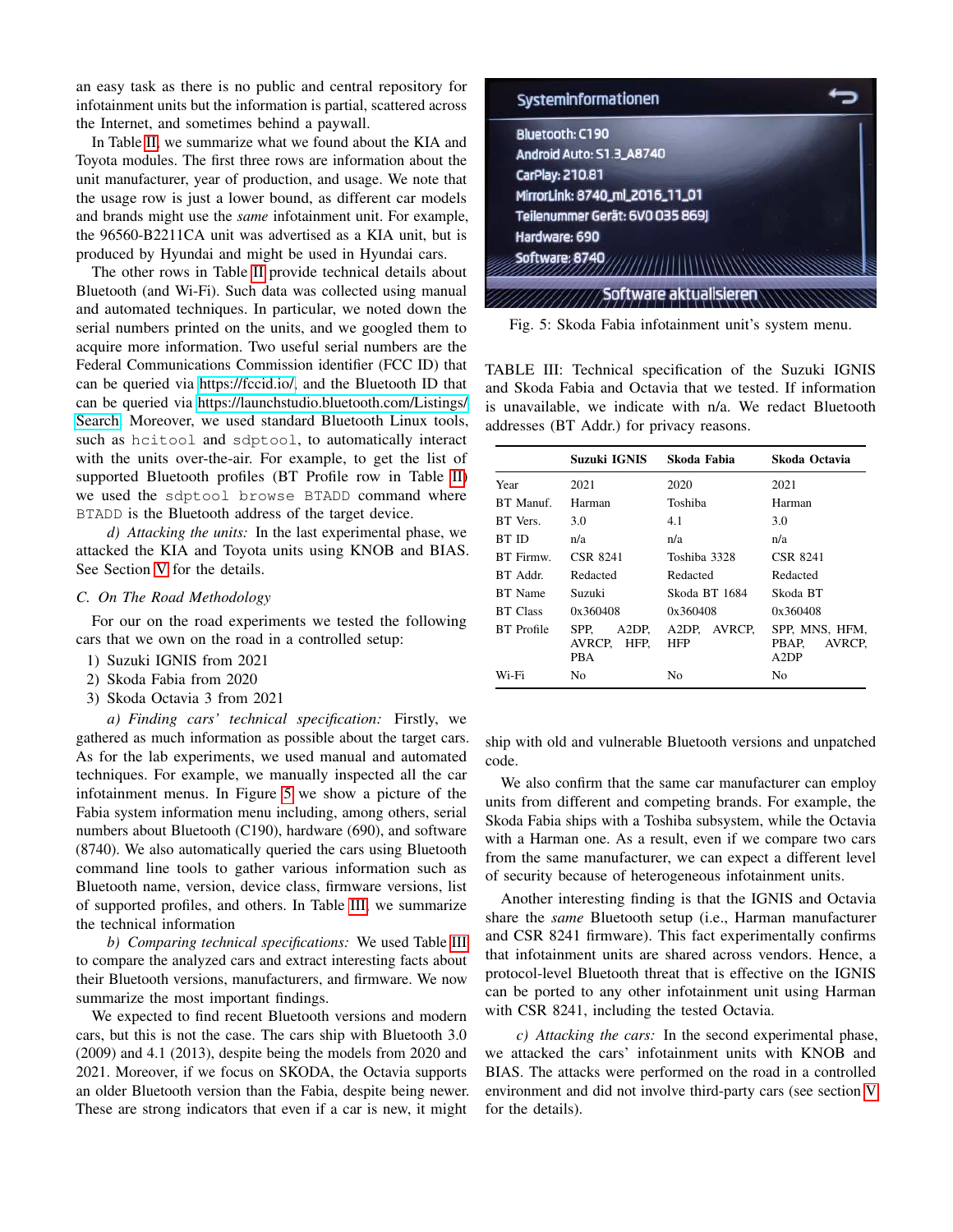## V. EVALUATION

<span id="page-6-1"></span>In this section we report our evaluation setup and results.

### *A. Setup*

*a) Attack scenario:* Our evaluation targeted two infotainment units attacked in the lab (i.e., KIA 96560-B2211CA and Toyota PT546-00170) and three cars exploited on the road (i.e., Suzuki IGNIS, Skoda Fabia, and Skoda Octavia). We attacked them with a smartphone impersonation attack exploiting KNOB and BIAS. The attack is presented in Section [II-B](#page-1-0) (see Figure [1\)](#page-2-0). We conducted the smartphone impersonation attack as follows. We paired a (benign) smartphone with the target infotainment unit and granted all the required permissions. Then, we started a secure session with the victim unit as a trusted smartphone, and we tried to bypass the pairing key authentication phase (BIAS) and to negotiate a session key with one byte of entropy (KNOB).

*b) Attack device:* Our attack device consists of a Cypress development board (i.e., CYW920819) connected via USB to a Linux laptop (i.e., Thinkpad X1). This is the same attack device used by the BIAS and KNOB developers and documented at [https://github.com/francozappa/bias.](https://github.com/francozappa/bias) The Cypress board acts as the Bluetooth controller and can be patched at runtime using a dynamic Bluetooth patching framework called internalblue [\[20\]](#page-8-19). The laptop plays the role of the Bluetooth host and can send (vendor-specific) commands to the board. We also patched the laptop's Linux kernel to enable the reception of diagnostic messages from the board, including link-layer packets. Overall, such an attack device is low-cost, based on open-source software, and easy to reproduce.

## *B. Results*

We now summarize the evaluation results about the five tested Bluetooth infotainment units with the help of Table [IV.](#page-7-0)

*a) Pairing capabilities:* As shown in the first section of Table [IV,](#page-7-0) the devices support *relatively strong* Bluetooth pairing configurations. All devices employ SSP (i.e., ECDH key agreement), and declare input-output capabilities (i.e., display with Yes/No buttons). Hence, during pairing, they use Numeric Comparison association, and the user has to confirm that she sees the same numeric code on the infotainment unit and the smartphone. Notably, the Toyota unit does not declare AitM protection despite providing input-output capabilities.

*b) Session capabilities:* As we show in the second section of Table [IV,](#page-7-0) the units support *weak* Bluetooth secure session capabilities. None of the devices support SC, and this fact has two consequences. Firstly, the devices default to the weak and unilateral authentication protocol. Secondly, the devices employ a legacy stream cipher  $(E_0)$ , providing no integrity protection. Overall, these capabilities facilitate the exploitation of KNOB and BIAS as the attacker does not have to downgrade the authentication protocol and has to brute force a weak cipher.

*c) Session issues:* As depicted in the third section of Table [IV,](#page-7-0) *all* the infotainment units that we evaluated are vulnerable to device impersonation via KNOB and BIAS. In particular, despite the KNOB attack being patched in 2019, the devices still accept negotiating session keys with 1 byte of entropy while the standard mandates a minimum of 7 bytes [\[16\]](#page-8-15). Moreover, all devices are vulnerable to the role switch authentication trick demonstrated in the BIAS paper, despite the role switch mitigations in the standard [\[17\]](#page-8-16). These facts experimentally confirm how brittle vehicular security is against protocol-level Bluetooth threats.

*d) Pairing issues:* We report extra threats related to pairing (see last section of Table [IV\)](#page-7-0). The Skoda cars are *always discoverable*, meaning that an attacker can easily find their Bluetooth addresses. Discoverability can be manually disabled via a dedicated menu. Even worse, the Skoda cars and the KIA module are *always pairable*. Hence, an attacker who knows their Bluetooth address can pair with them anytime. All devices except the Suzuki IGNIS car are vulnerable to *pairing association downgrade attacks*. In this attack the adversary pairs with a victim (while spoofing a trusted device) and pretends to support no I/O capabilities to trigger Just Works which is not authenticated and does not mandate user interaction. Hence, despite the relatively strong pairing capabilities, the devices are also vulnerable to protocol-level attacks during pairing.

## VI. RELATED WORK

<span id="page-6-0"></span>In this section we present the related work divided by topic.

*a) Remote wireless attacks on vehicles:* Several research papers covered wireless attacks on vehicles, but none of them looked into protocol-level Bluetooth vulnerabilities so far. For example, in [\[21\]](#page-8-20) the authors demonstrated how to track vehicles using wireless tire pressure monitoring systems. Keyless entry systems received quite a lot of attention. In [\[22\]](#page-8-21), the authors demonstrated a practical key recovery attack against KeeLoq, a block cipher used to authenticate keyless systems. KeeLoq was also found vulnerable to differential power analysis side channel attacks [\[23\]](#page-8-22). Relay attacks were found to be very effective on different keyless entry systems [\[24\]](#page-8-23). Wireless immobilizers, a component of keyless entry systems, were also attacked. For example, in [\[25\]](#page-8-24) researchers demonstrated three practical wireless key recovery attacks on the proprietary stream cipher used by Hitag2, the most popular car immobilizer in 2012. The same team in [\[26\]](#page-8-25) presented similar key recovery attacks on Megamos Crypto, another popular immobilizer. Hitag2 security was also revisited in 2017 [\[27\]](#page-8-26). It appears that even modern keyless entry systems are still insecure as demonstrated by [\[28\]](#page-8-27), where the authors were able to clone the key fob of a Tesla Model S in seconds by exploiting various weaknesses of the Tesla proprietary keyless system.

*b) Bluetooth protocol-level vulnerabilities:* Several papers were published about protocol-level Bluetooth issues but none of them evaluated those issues on vehicles. It is known that Bluetooth secure simple pairing vulnerable to AitM and reflection attacks [\[29\]](#page-8-28), [\[30\]](#page-8-29), [\[31\]](#page-9-0). An attacker can also perform an invalid curve attack on Bluetooth pairing as the pairing protocol is based on elliptic curve cryptography and not all devices check the validity of the remote public keys [\[32\]](#page-9-1). Bluetooth association was also found vulnerable to downgrade and method confusion attacks [\[33\]](#page-9-2), [\[34\]](#page-9-3). Pairing downgrade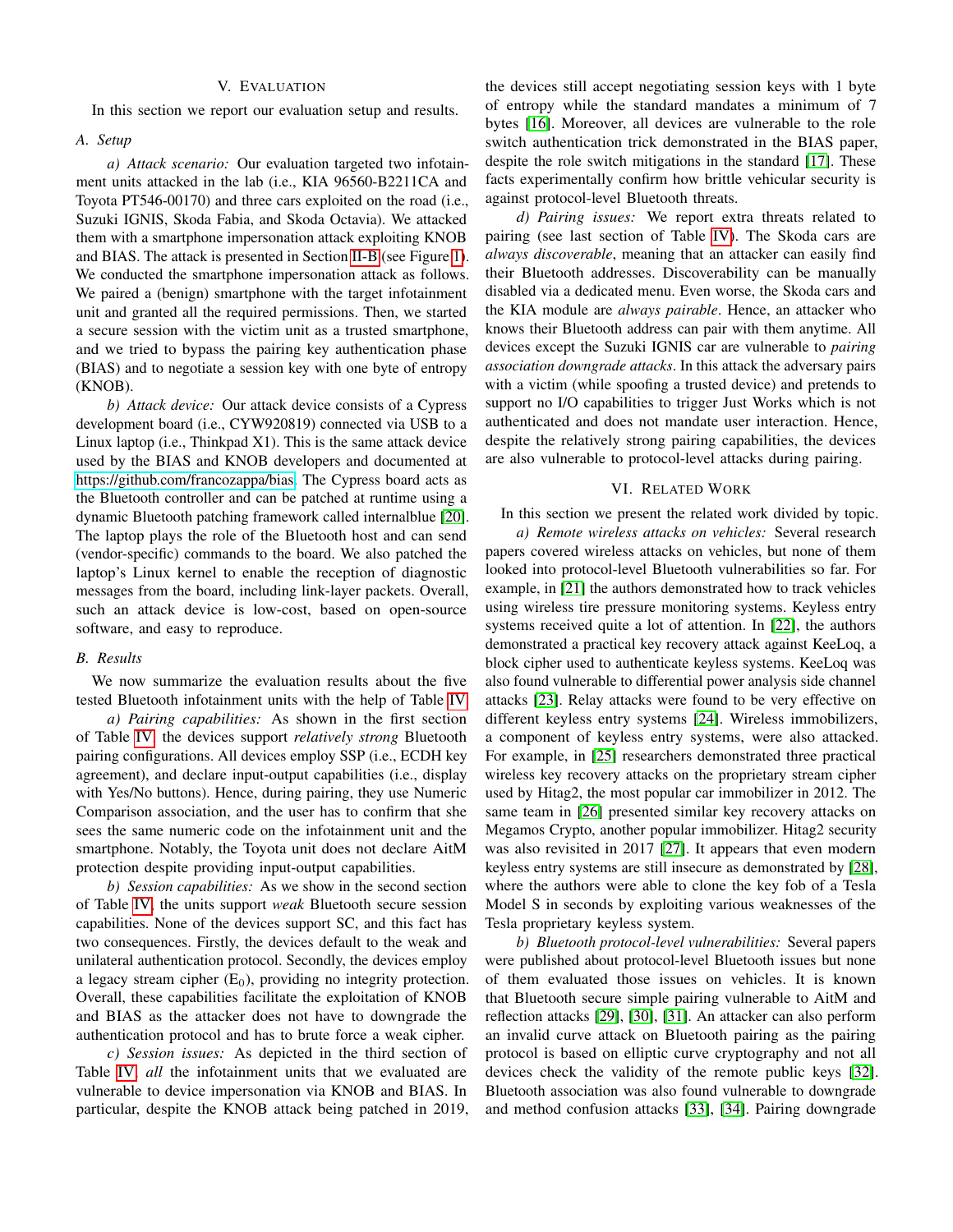<span id="page-7-0"></span>TABLE IV: Evaluation results. Devices have relatively strong pairing capabilities resulting in authenticated pairing with Numeric Comparison. The session capabilities are weak as the devices employ unilateral authentication and the  $E_0$  legacy cipher. As all devices are vulnerable to KNOB and BIAS, it is trivial to spoof a trusted smartphone to an infotainment unit, despite the mitigations mandated by the Bluetooth standard [\[16\]](#page-8-15), [\[17\]](#page-8-16). For example, the tested devices are still vulnerable to 1-byte entropy downgrades and role-switching to bypass authentication. Moreover, three out of five devices are always pairable and vulnerable to Just Works downgrade attacks.

|                             | KIA 96560-B2211CA | Toyota PT546-00170 | Suzuki IGNIS   | Skoda Fabia    | Skoda Octavia  |
|-----------------------------|-------------------|--------------------|----------------|----------------|----------------|
|                             | Car unit          | Car unit           | Car            | Car            | Car            |
| <b>Pairing capabilities</b> |                   |                    |                |                |                |
| Secure Simple Pairing (SSP) | Yes               | Yes                | Yes            | Yes            | Yes            |
| <b>Input Output</b>         | Display           | Display            | Display        | Display        | Display        |
| Authentication Requirement  | AitM              | None               | AitM           | AitM           | AitM           |
| Association                 | Num Comp          | Num Comp           | Num Comp       | Num Comp       | Num Comp       |
| <b>Session capabilities</b> |                   |                    |                |                |                |
| Secure Connections (SC)     | N <sub>0</sub>    | N <sub>0</sub>     | N <sub>0</sub> | N <sub>0</sub> | N <sub>0</sub> |
| Unilateral authentication   | Yes               | Yes                | Yes            | Yes            | Yes            |
| $E_0$ cipher (weak)         | Yes               | Yes                | Yes            | Yes            | Yes            |
| <b>Session</b> issues       |                   |                    |                |                |                |
| Entropy downgrade           | 1 byte            | 1 byte             | 1 byte         | 1 byte         | 1 byte         |
| Role switch auth bypass     | Yes               | Yes                | Yes            | Yes            | Yes            |
| Vulnerable to KNOB & BIAS   | Yes               | Yes                | Yes            | Yes            | Yes            |
| <b>Pairing issues</b>       |                   |                    |                |                |                |
| Always Discoverable         | N <sub>o</sub>    | N <sub>0</sub>     | N <sub>0</sub> | Yes            | Yes            |
| Always Pairable             | Yes               | N <sub>0</sub>     | N <sub>0</sub> | Yes            | Yes            |
| Just Works Downgrade        | Yes               | Yes                | N <sub>0</sub> | Yes            | Yes            |

using Just Works was employed in the BLURtooth crosstransport attacks [\[35\]](#page-9-4). Prior version of Bluetooth pairing, known as legacy pairing, were also found vulnerable [\[36\]](#page-9-5), [\[37\]](#page-9-6), [\[38\]](#page-9-7), [\[39\]](#page-9-8), [\[40\]](#page-9-9).

*c) CAN bus security:* Most of the automotive security research work has been focusing on the CAN bus as it was designed with no security requirements. In [\[41\]](#page-9-10), the authors demonstrated that an attacker who has access to the CAN bus can disable inputs from the driver, circumvent safetycritical systems, and control the engine, the brakes, the radio, and the lock. Similar attacks were also proven effective on trucks [\[42\]](#page-9-11). In [\[43\]](#page-9-12) the authors evaluated how to fingerprint a driver based on CAN bus data taken from his car. DoS attacks on the CAN bus were also evaluated [\[44\]](#page-9-13). Several CAN mitigations were proposed over the years, including a legacycompliant authentication scheme based on hash-based message authentication codes (HMAC) [\[45\]](#page-9-14), and an authentication scheme that protects from remote and local attackers with code execution capabilities on the vehicle network [\[46\]](#page-9-15). Several CAN intrusion detection systems based on clock signals [\[47\]](#page-9-16), CAN network entropy [\[48\]](#page-9-17), time intervals [\[49\]](#page-9-18), voltage levels [\[50\]](#page-9-19) and others [\[51\]](#page-9-20) were also proposed. Researcher also developed tools to automate the security evaluation of the CAN bus. For

example, CANvas [\[52\]](#page-9-21) is an automotive network mapping tool for the CAN bus to map ECUs and READ [\[53\]](#page-9-22), LibreCAN [\[54\]](#page-9-23), and AutoCAN [\[55\]](#page-9-24) were developed to automate reverseengineering of proprietary CAN messages.

*d) USB infotainment protocols:* Alternatively to Bluetooth, there are standardized and proprietary protocols to connect a smart device to an infotainment unit over USB. These technologies are less user-friendly as, unlike Bluetooth, they require cables. The two most popular ones are Android Auto [\[56\]](#page-9-25) developed by Google and iOS CarPlay [\[57\]](#page-9-26) provided by Apple. MirrorLink used to be popular and was evaluated in [\[58\]](#page-9-27).

#### VII. CONCLUSION

Bluetooth provides a vast attack surface for modern vehicles, including cars and trucks. This work presents the first security evaluation of protocol-level Bluetooth threats on vehicles, an unexplored but relevant attack surface. Prior work focused on Bluetooth implementation bugs (e.g., memory corruptions) or insecure Bluetooth setups (e.g., no pairing). Instead, we focus on bugs affecting the Bluetooth standard (i.e., vulnerabilities in Bluetooth pairing and session establishment security protocols). Protocol-level attacks enable reaching impactful goals, such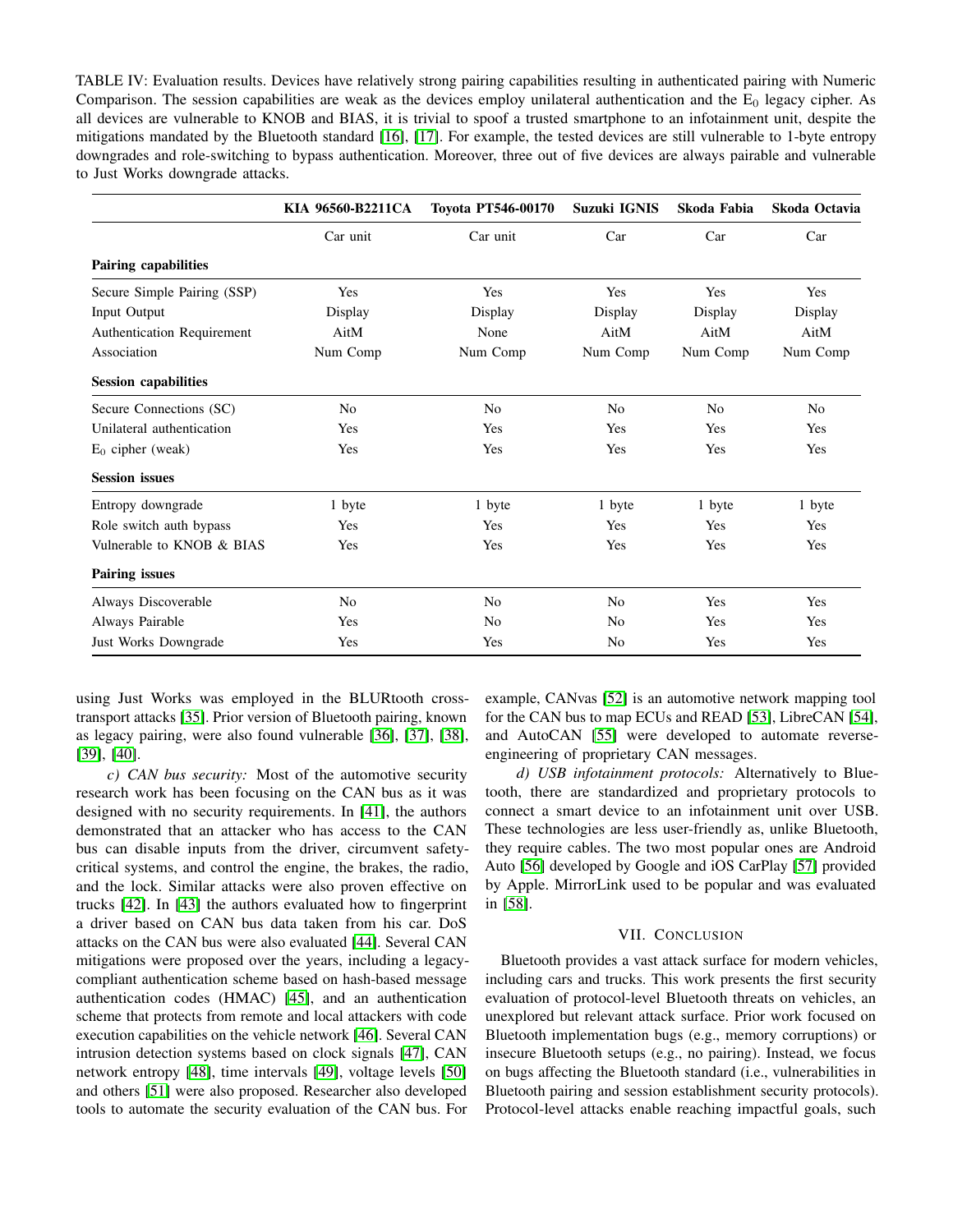as disclosing sensitive data and injecting malicious commands. They are also easy to port across units as they do not depend on hardware and software configurations.

We describe a hybrid methodology to assess Bluetooth protocol-level threats on vehicles. We suggest starting with experiments in the lab to minimize safety risks and economic costs. Then proceed testing actual cars on the road in a controlled environment. We detail each step that we used in the lab and on the road (e.g., reversing power pin layouts and manual and automatic technical specification gathering). Our methodology enabled us to extract valuable facts about the five infotainment units tested in the lab and the three cars evaluated on the road. For example, new cars might ship with outdated infotainment systems containing legacy code and insecure Bluetooth versions, or cars from the same brand can employ infotainment units from different companies.

We empirically uncover several worrisome facts about the state of vehicular security against protocol-level Bluetooth threats. For example, all tested devices are vulnerable to KNOB and BIAS protocol-level attacks, despite the Bluetooth standard mandates to mitigate them. The attacks enable spoofing a trusted smartphone to an infotainment unit to access sensitive data or send malicious commands to the unit. Moreover, the tested devices are vulnerable to other protocol-level threats related to paring (e.g., Just Works downgrade attacks). This work scratched the protocol-level Bluetooth attack surface, and we hope to kick-start more papers on this subject.

## ACKNOWLEDGMENT

We would like to acknowledge Andrea Amico from Privacy4Cars [\[19\]](#page-8-18) for funding and industrial expertise and Jean-Micheal Crepel for helping with the laboratory setup, reverse engineering, and experiments. This project has received funding from the European Research Council (ERC) under the European Union's Horizon 2020 research and innovation program (grant agreement No. 850868), DARPA HR001119S0089-AMP-FP-034, and ONR award N00014-18-1-2674. Any opinions, findings, and conclusions or recommendations expressed in this material are those of the authors and do not necessarily reflect the views of our sponsors.

#### REFERENCES

<span id="page-8-0"></span>[1] GSMA, "Emerging car trends and market predictions," [https://www.gsma.com/iot/wp-content/uploads/2016/09/](https://www.gsma.com/iot/wp-content/uploads/2016/09/Connected-car-emerging-trends-and-market-predictions.pdf)

[Connected-car-emerging-trends-and-market-predictions.pdf,](https://www.gsma.com/iot/wp-content/uploads/2016/09/Connected-car-emerging-trends-and-market-predictions.pdf) 2016.

- <span id="page-8-1"></span>[2] C. Miller and C. Valasek, "A survey of remote automotive attack surfaces," *black hat USA*, vol. 2014, p. 94, 2014.
- <span id="page-8-2"></span>[3] S. Checkoway, D. McCoy, B. Kantor, D. Anderson, H. Shacham, S. Savage, K. Koscher, A. Czeskis, F. Roesner, T. Kohno *et al.*, "Comprehensive experimental analyses of automotive attack surfaces." in *USENIX Security Symposium*, vol. 4. San Francisco, 2011, pp. 447–462.
- <span id="page-8-3"></span>[4] C. Miller and C. Valasek, "Adventures in automotive networks and control units," *Def Con*, vol. 21, no. 260-264, pp. 15–31, 2013. [5] T. K. S. Lab, "Experimental Security Assessment on Lexus Cars," [https:](https://tinyurl.com/2p9fnrbx)
- <span id="page-8-4"></span>[//tinyurl.com/2p9fnrbx,](https://tinyurl.com/2p9fnrbx) 2020.
- <span id="page-8-5"></span>[6] Privacy4Cars, "Carsblues vehicle hack exploits vehicle infotainment systems allowing access to call logs, text<br>messages and more," https://privacy4cars.com/data-in-cars/ and more," [https://privacy4cars.com/data-in-cars/](https://privacy4cars.com/data-in-cars/responsible-disclosure-and-p4c-bug-bounty/#carblues) [responsible-disclosure-and-p4c-bug-bounty/#carblues,](https://privacy4cars.com/data-in-cars/responsible-disclosure-and-p4c-bug-bounty/#carblues) 2018.
- <span id="page-8-6"></span>[7] M. Cheah, S. A. Shaikh, O. Haas, and A. Ruddle, "Towards a systematic security evaluation of the automotive Bluetooth interface," *Vehicular Communications*, vol. 9, pp. 8–18, 2017.
- <span id="page-8-7"></span>[8] D. Antonioli, N. O. Tippenhauer, and K. Rasmussen, "BIAS: Bluetooth Impersonation AttackS," in *Proceedings of Symposium on Security and Privacy (S&P)*. IEEE, May 2020.
- <span id="page-8-8"></span>[9] N. NVD, "Cve-2020-10135 detail," [https://nvd.nist.gov/vuln/detail/](https://nvd.nist.gov/vuln/detail/CVE-2020-10135) [CVE-2020-10135,](https://nvd.nist.gov/vuln/detail/CVE-2020-10135) 2020.
- <span id="page-8-9"></span>[10] D. Antonioli, N. O. Tippenhauer, and K. Rasmussen, "The KNOB is broken: Exploiting low entropy in the encryption key negotiation of Bluetooth BR/EDR," in *Proceedings of the USENIX Security Symposium*. USENIX, August 2019.
- <span id="page-8-10"></span>[11] N. NVD, "Cve-2019-9506 detail," [https://nvd.nist.gov/vuln/detail/](https://nvd.nist.gov/vuln/detail/CVE-2019-9506) [CVE-2019-9506,](https://nvd.nist.gov/vuln/detail/CVE-2019-9506) 2019.
- <span id="page-8-11"></span>[12] Automotive Information Sharing and Analysis Center AUTO-ISAC, "AUTO-ISAC Homepage," [https://automotiveisac.com/,](https://automotiveisac.com/) 2021.
- <span id="page-8-12"></span>[13] Bluetooth SIG, "Bluetooth Core Specification v5.3," [https://www.](https://www.bluetooth.org/DocMan/handlers/DownloadDoc.ashx?doc_id=521059) [bluetooth.org/DocMan/handlers/DownloadDoc.ashx?doc](https://www.bluetooth.org/DocMan/handlers/DownloadDoc.ashx?doc_id=521059)\_id=521059, 2021.
- <span id="page-8-13"></span>[14] ——, "Become a Bluetooth SIG Member," [https://www.bluetooth.com/](https://www.bluetooth.com/develop-with-bluetooth/join/) [develop-with-bluetooth/join/,](https://www.bluetooth.com/develop-with-bluetooth/join/) 2021.
- <span id="page-8-14"></span>[15] J. Padgette, K. Scarfone, and L. Chen, "Guide to Bluetooth Security," *NIST special publication*, vol. 800, p. 121, 2017.
- <span id="page-8-15"></span>[16] Bluetooth SIG, "Key Negotiation of Bluetooth," [https://www.](https://www.bluetooth.com/learn-about-bluetooth/key-attributes/bluetooth-security/statement-key-negotiation-of-bluetooth/) [bluetooth.com/learn-about-bluetooth/key-attributes/bluetooth-security/](https://www.bluetooth.com/learn-about-bluetooth/key-attributes/bluetooth-security/statement-key-negotiation-of-bluetooth/) [statement-key-negotiation-of-bluetooth/,](https://www.bluetooth.com/learn-about-bluetooth/key-attributes/bluetooth-security/statement-key-negotiation-of-bluetooth/) 2019.
- <span id="page-8-16"></span>[17] ——, "Bluetooth SIG Statement Regarding the Bluetooth Impersonation Attacks (BIAS) Security Vulnerability," [https://www.bluetooth.com/learn-about-bluetooth/key-attributes/](https://www.bluetooth.com/learn-about-bluetooth/key-attributes/bluetooth-security/bias-vulnerability/) [bluetooth-security/bias-vulnerability/,](https://www.bluetooth.com/learn-about-bluetooth/key-attributes/bluetooth-security/bias-vulnerability/) 2020.
- <span id="page-8-17"></span>[18] C. Miller and C. Valasek, "Car hacking: for poories," Tech. rep., IOActive Report, Tech. Rep., 2015.
- <span id="page-8-18"></span>[19] Privacy4Cars, "Privacy4Cars Homepage," [https://privacy4cars.com/,](https://privacy4cars.com/) 2022.
- <span id="page-8-19"></span>[20] D. Mantz, J. Classen, M. Schulz, and M. Hollick, "InternalBlue Bluetooth binary patching and experimentation framework," in *Proceedings of the 17th Annual International Conference on Mobile Systems, Applications, and Services*, 2019, pp. 79–90.
- <span id="page-8-20"></span>[21] I. Rouf, R. D. Miller, H. A. Mustafa, T. Taylor, S. Oh, W. Xu, M. Gruteser, W. Trappe, and I. Seskar, "Security and privacy vulnerabilities of in-car wireless networks: A tire pressure monitoring system case study." in *USENIX Security Symposium*, vol. 10, 2010.
- <span id="page-8-21"></span>[22] S. Indesteege, N. Keller, O. Dunkelman, E. Biham, and B. Preneel, "A practical attack on KeeLoq," in *Annual International Conference on the Theory and Applications of Cryptographic Techniques*. Springer, 2008, pp. 1–18.
- <span id="page-8-22"></span>[23] T. Eisenbarth, T. Kasper, A. Moradi, C. Paar, M. Salmasizadeh, and M. T. M. Shalmani, "On the power of power analysis in the real world: A complete break of the KeeLoq code hopping scheme," in *Annual International Cryptology Conference*. Springer, 2008, pp. 203–220.
- <span id="page-8-23"></span>[24] A. Francillon, B. Danev, and S. Capkun, "Relay attacks on passive keyless entry and start systems in modern cars," in *Proceedings of the Network and Distributed System Security Symposium (NDSS)*, 2011.
- <span id="page-8-24"></span>[25] R. Verdult, F. D. Garcia, and J. Balasch, "Gone in 360 seconds: Hijacking with hitag2," in *Presented as part of the 21st* {*USENIX*} *Security Symposium (*{*USENIX*} *Security 12)*, 2012, pp. 237–252.
- <span id="page-8-25"></span>[26] R. Verdult, F. D. Garcia, and B. Ege, "Dismantling megamos crypto: Wirelessly lockpicking a vehicle immobilizer," in *Supplement to the Proceedings of 22nd* {*USENIX*} *Security Symposium (Supplement to* {*USENIX*} *Security 13)*, 2013, pp. 703–718.
- <span id="page-8-26"></span>[27] R. Benadjila, M. Renard, J. Lopes-Esteves, and C. Kasmi, "One car, two frames: attacks on hitag-2 remote keyless entry systems revisited," in *11th USENIX Workshop on Offensive Technologies WOOT 17*, 2017.
- <span id="page-8-27"></span>[28] L. Wouters, E. Marin, T. Ashur, B. Gierlichs, and B. Preneel, "Fast, furious and insecure: Passive keyless entry and start systems in modern supercars," *IACR Transactions on Cryptographic Hardware and Embedded Systems*, pp. 66–85, 2019.
- <span id="page-8-28"></span>[29] K. Haataja and P. Toivanen, "Two practical man-in-the-middle attacks on Bluetooth secure simple pairing and countermeasures," *Transactions on Wireless Communications*, vol. 9, no. 1, pp. 384–392, 2010.
- <span id="page-8-29"></span>[30] D.-Z. Sun, Y. Mu, and W. Susilo, "Man-in-the-middle attacks on Secure Simple Pairing in Bluetooth standard v5. 0 and its countermeasure," *Personal and Ubiquitous Computing*, vol. 22, no. 1, pp. 55–67, 2018.